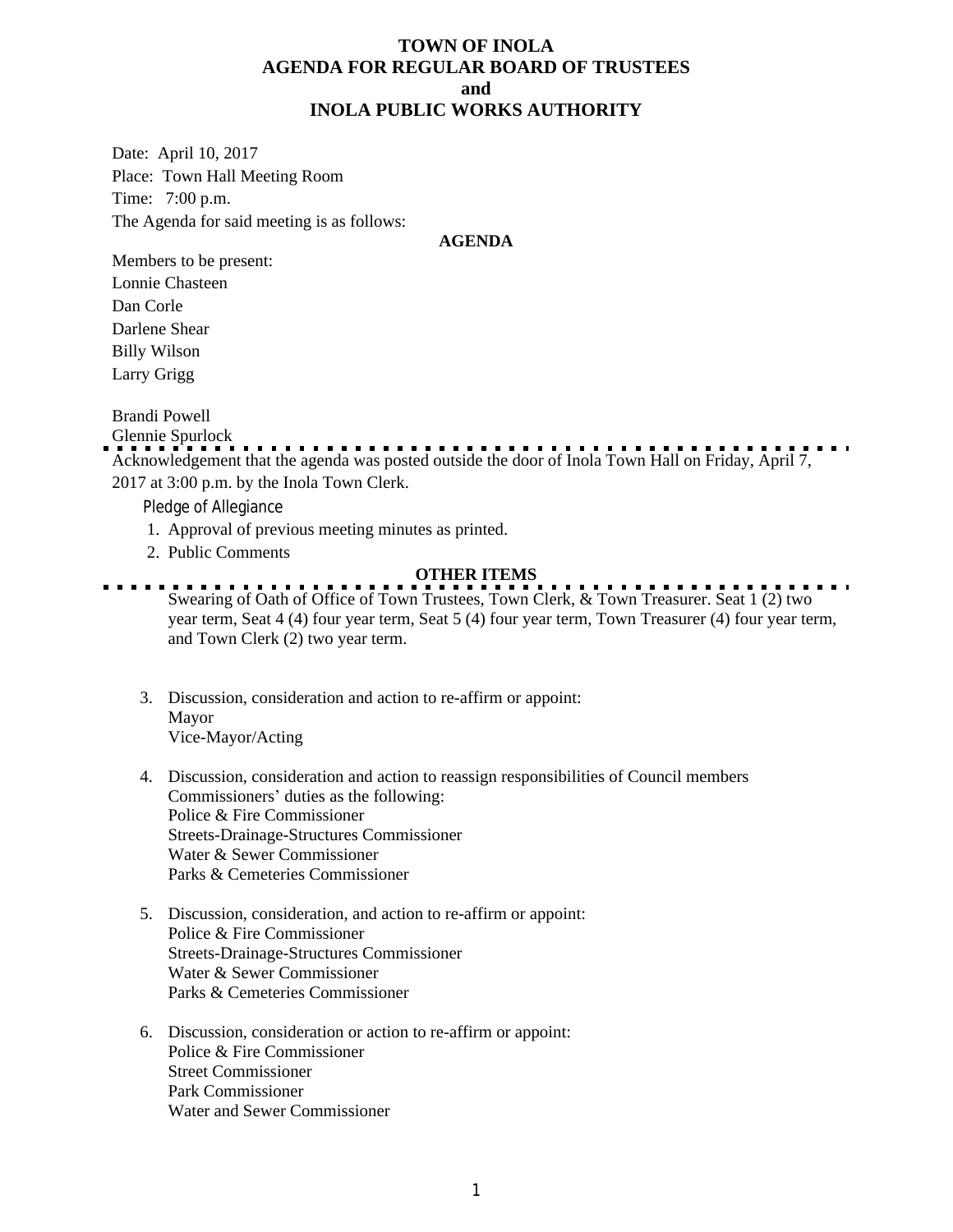- 7. Discussion, consideration, and action to re-affirm or appoint the following: Town Attorney-------Tommy Dyer, Jr. Town Judge-----------Stan Harrell Town Auditor---------Ober & Littlefield, CPAs, PLLC Financial Advisor-----Jeff Kolker
- 8. Discussion, consideration, and action to re-affirm or appoint the following: Building Inspector--------------James Dunn Electrical Inspector-------------James Freeman Mechanical Inspector----------James Dunn Plumbing Inspector------------James Dunn Code Enforcement Officer-----Brad Craig
- 9. Discussion, consideration, and action to re-affirm the following: Library Board: Barbara Runyan Gertrude Riddle Betty Mell Kathi Daily Harry Rogers Regina Mann Library Director Anne Lane
- 10. Library Report.
- 11. Discussion, consideration, and action to re-affirm or appoint the following: Planning and Zoning Board: Michael Martin Brent Anderson Bobby Kasten
- 12. Discussion, consideration, and action for lighting projects for Town Hall and Library. (DC)

# **STREET, PARK AND CEMETERY**

13. Discussion, consideration, and action to re-affirm or appoint the following: Cemetery Board: Robin Miller Ronnie Shear Paula Geilenfield

## **POLICE AND FIRE**

- 14. Discussion, consideration, and action to re-affirm or appoint the following: IFD Fire Chief-------------Brandon Padgett Emergency Management Director--------Cory Pope
- 15. Discussion, consideration, and action to re-affirm or appoint the following: REDI Board: Rosalie Griffith Michael Martin

#### **FINANCE AND AUDIT**

. . . . . . . . . . . . 16. Discussion, consideration, and action to give Brandi Powell and Glennie Spurlock a raise.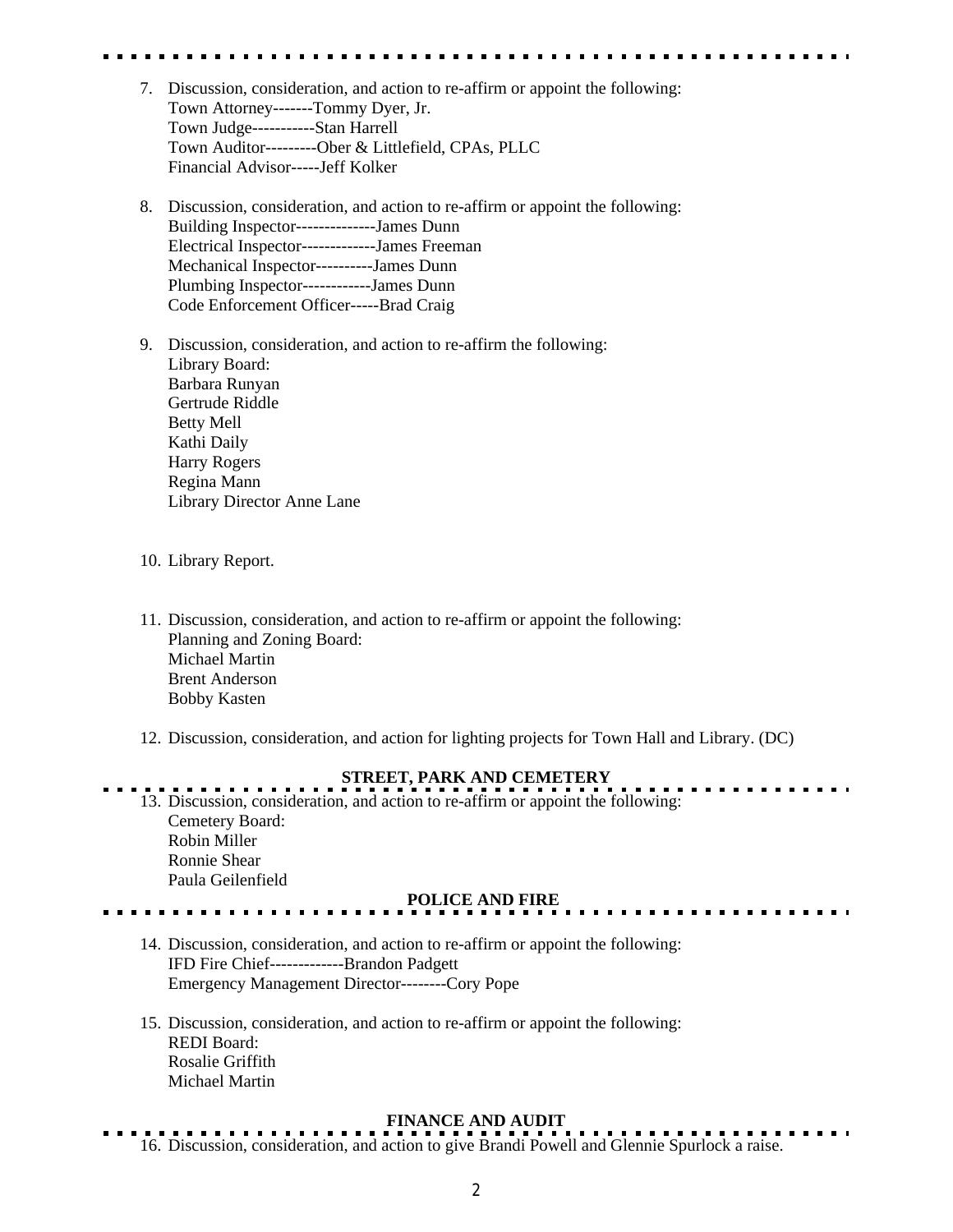## 17. Motion to go into PWA.

- 18. Return from PWA.
- 19. Approval of purchase orders as initialed.

### **MAYOR'S COMMENTS**

 $\cdots$ 

 $\frac{1}{2} \left( \frac{1}{2} \right) \left( \frac{1}{2} \right) \left( \frac{1}{2} \right) \left( \frac{1}{2} \right)$  $- - - - - - \mathbf{r}$  $\mathbf{r}$  ,  $\mathbf{r}$ . . . . . .  $\blacksquare$ 

20. Motion to adjourn.